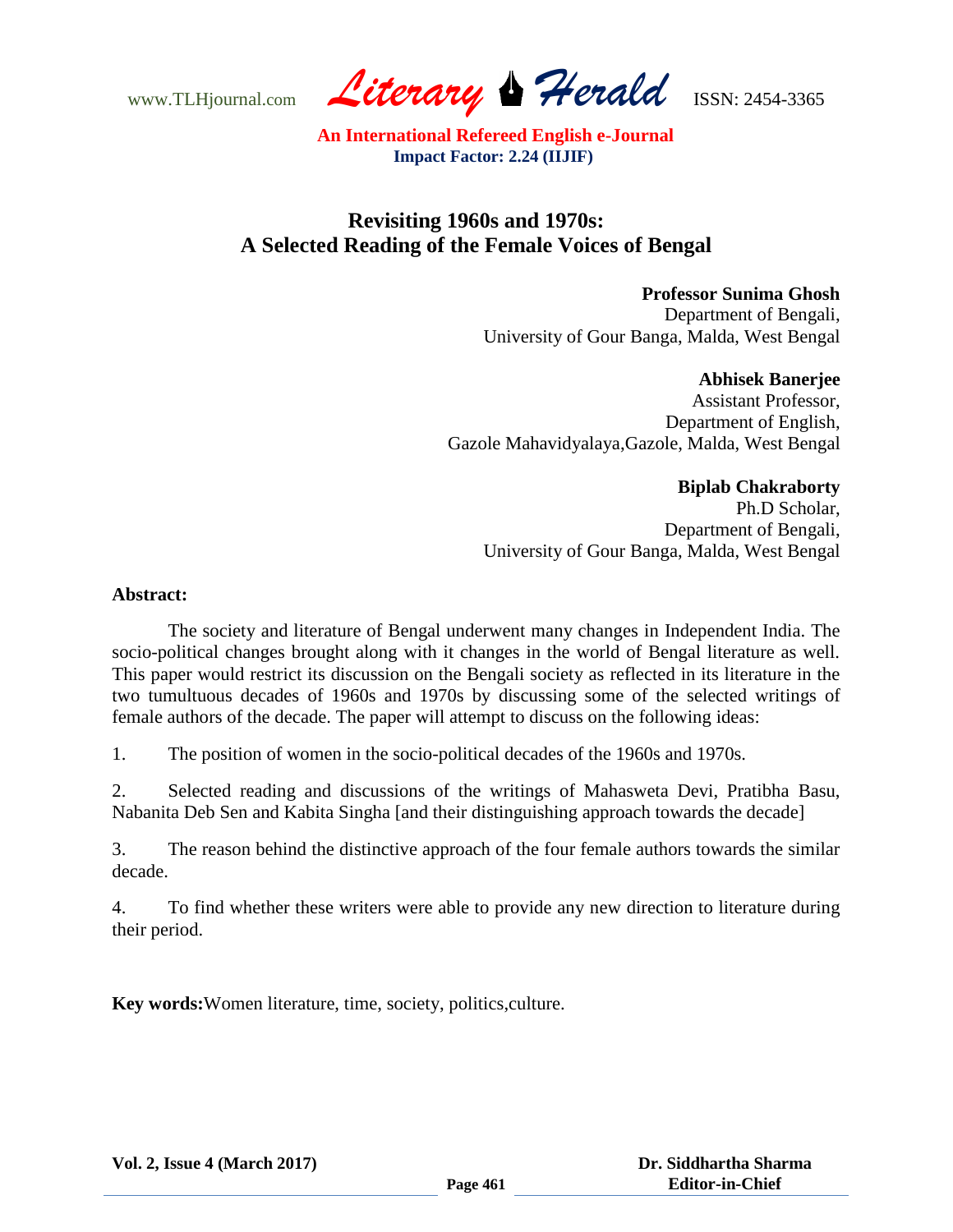www.TLHjournal.com *Literary Herald*ISSN: 2454-3365

# **Revisiting 1960s and 1970s: A Selected Reading of the Female Voices of Bengal**

#### **Professor Sunima Ghosh**

Department of Bengali, University of Gour Banga, Malda, West Bengal

#### **Abhisek Banerjee**

Assistant Professor, Department of English, Gazole Mahavidyalaya,Gazole, Malda, West Bengal

### **Biplab Chakraborty**

Ph.D Scholar, Department of Bengali, University of Gour Banga, Malda, West Bengal

Literature is a reflection of life. Hence it is perhaps impossible to create a 'neutral' literature one that is devoid of the influence of its people, time and society. This has been rightly pointed out by the poet Jibananda Das in his books 'Kobitar Katha'<sup>1</sup> where he says that it is important for the poet to understand his society. It is in the essence of his poetry, that the poet would inculcate the essence of history and the understanding of his time and society. This understanding of the concept of time in respect of the society has been underlined in the work of historian Ashin Dasgupta, and he distinguishes them as "Big Time" (*Boro Samay*) and "Small Time' (*Choto Samay*)<sup>2</sup>. Big time' (*Boro Samay*) would suggest ideas about nation and 'Small Time" (*Choto Samay*) would suggest ideas about an individual or small group. Albert Einstein is his concept about "Time Space Continuum" suggested about the relativity of time and its relation to all other objects in this regard. $3$ 

Hence, it is clear that it is impossible to ignore time. Shakespeare expressed his fear and grief about the "power" of "time" in his *Sonnet No. 63*, where he expressed that "Time will come and take my love away."<sup>4</sup> Thus the discussion of the literature without the discussion about the time in which it is created is thus impossible.

Post independence, the society in Bengal along with its literature underwent certain significant changes. This paper would discuss on the two most influential and controversial decades in Bengal, the 1960s and 1970s, and the influence it had in the writings of the selected female writers of the period. The focus of the paper will be mainly on:

**Vol. 2, Issue 4 (March 2017)**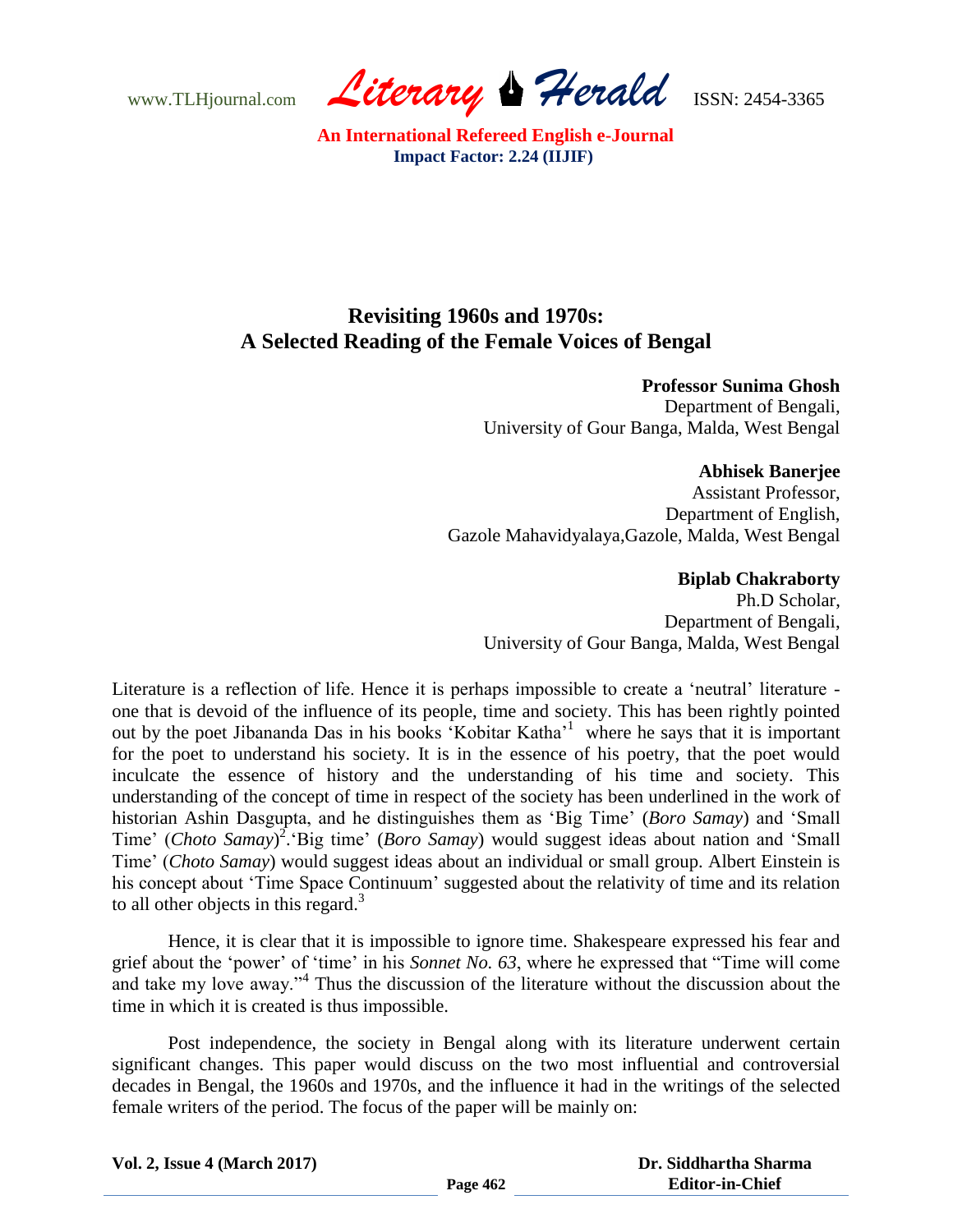www.TLHjournal.com *Literary Herald*ISSN: 2454-3365

1. The socio-political atmosphere and the position of women in the 1960s and 1970s.

2. The distinctive approach towards the decade in the reflective writings of Mahasweta Devi, Nabanita Deb Sen, Pratibha Basu and Kabita Singha.

3. The reason for selecting the above mentioned authors.

4. Whether the selected authors were able to provide any new dimension in their writing during this decade.

 Question may arise regarding the selection of female authors for this discussion. This has been done to bring out the differences in the opinion and point of view of the female vis-a-vis a male and the paper would like to bring out the distinctiveness in this regard.

The Independence in 1947 brought along with it rays of hope and aspirations as well as the fear and the pain of uncertainty and partition. Bengal was no different in this ensuing current. The abolition of *Zamindari* system, Five-Year Plans and infrastructural development in the country ushered hope in the minds of the people. But it was soon overpowered by the aggressive corruptness of the *Jotdars* along with the failure of the Five-Year Plans and lack of proper infrastructural development. Bengal was particularly affected by the problems in the Tea and Jute industry, change in the ownership of the factories and the mills, lack of raw materials (like jute) due to the partition of Bengal and the heavy influx of the refugees from East Pakistan. In the global sphere, the fear of Cold War loomed large. The USSR had a profound influence on the countries following the socialist regime and they fuelled in spearheading many movements and agitations in this regard. Bengal too was affected by such movements. This was aggravated by the failure of the Congress Government to contain the people. Their failure and measure of oppression made the middle-class intellectuals, their strongest critic. It was the time when the dreams started crashing and was about to give rise to a decade of nightmare. The initiation was the Khadya Andolan in 1959. The Indo-China war broke out in 1962. This led to a split in the Communist Party of India in 1964. One group supported the Chinese and considered the Chinese Chairman as their own, while the other group opposed it. The Communist Party was divided into CPI and CPI (M). In 1966 the Khadya Andolan reached its zenith. The Congress Government was replaced by the Coalition Government. In 1967, a new movement started, the Naxal Movement, which later changed the political scenario of Bengal forever. The struggle of the farmers of North Bengal against the *Jotdars* soon spread across Bengal. The educated middle class (especially the under-graduates) immediately got involved in the movement. The Naxals were led by Charu Majumdar and this movement further split the Communist Party once again. One group still believed in the democratic proceedings of the State, while the other believed that true independence could only be achieved by force. Thus was formed the CPI (ML). But this led to further factionalism. With the death of Charu Majumdar in 1972, this movement lost its momentum, but not before it gave rise to a generation who believed that their dreams have been destroyed. The period also saw the state organized torture procedures which made a generation of young people crippled if not dead. The declaration of Emergency in 1975 brought in India, as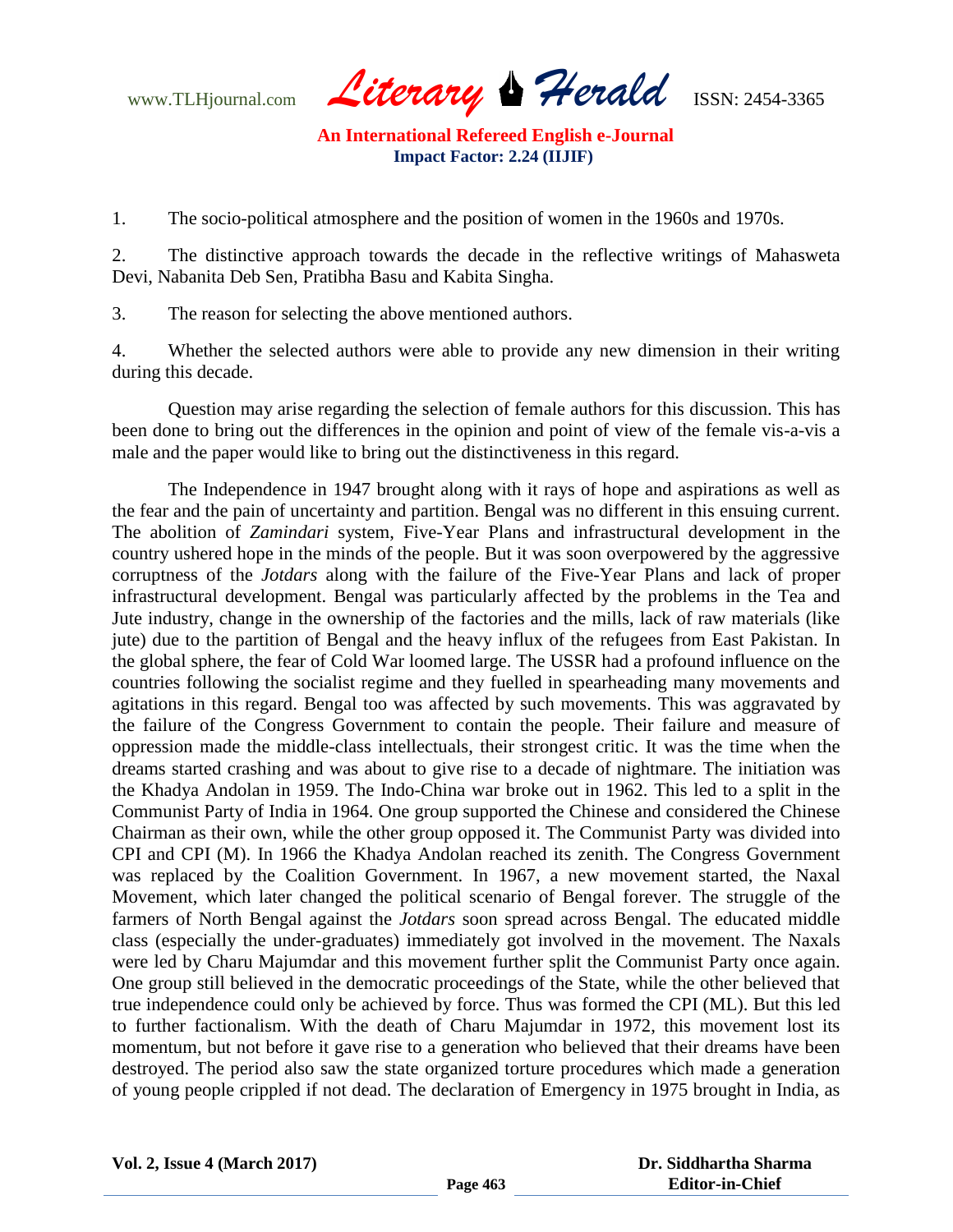www.TLHjournal.com *Literary Herald*ISSN: 2454-3365

well as in Bengal, a state of suppressed terror. The defeat of Smt. Indira Gandhi, the rise of the Janata Party and the establishment of the Left Front in Bengal in 1977, saw the emergence of a new era. The Bangladesh War of Independence in 1971, the Vietnam War, the Chinese Cultural Movement and the French Movement led by its students, turned the young generation in Bengal into true world citizens.

Now we will try to find the position of women in this socio-political scenario. The women movement in Bengal, which started in 20th century, suddenly found its momentum after independence. The bigger change that was observed was in the field of education, which saw active participation among women and the coming of women from the home front to the world front. The women slowly started achieving economic independence. Though this independence was not always voluntary but sometimes depended on the needs of the family. Though the level of educated unemployed youth increased, the educated women had a better chance of employment. But this did not ensure the upliftment of the status of women as they were (even after being employed) guided by the whimsies of the male member of the society. But the scenario around the world was changing. The status of women is equal to that of men was soon incorporated in many constitutions around the world. The women started receiving their share of property from that of their father or husband"s. The UNO took several measures to ensure that the rights of women were truly established and implemented. 1975 was declared the International Year of Women. Betty Friedan"s NOW (National Organization for Women) established norms of marriage<sup>5</sup>. It was the time of Simone de Beauvoir's famous exponents "One is not born, but rather becomes, a woman."<sup>6</sup> She urged women to "Change your life today. Don't fumble on the future, act now without delay".<sup>7</sup> Hence it was a decade when women were not only satisfied with the proposition of equal rights and economic freedom but they made their voices heard in issues like motherhood, right to pregnancy, sexual torture etc. This had a tremendous impact on the educated females of Bengal.

We will now try to discuss through the selected reading of some texts, as to how, the female authors viewed this decade of turmoil and we will also try to understand the difference in their point of view in analyzing the decade.

The most prominent voice that registered its document in these decades is Mahasweta Devi. Her works during the period - *Hazar Churasir Ma* (Mother of 1084), 1974, *Agnigarbha* (Agnigarbha - The Womb of Fire), 1978, *Aranyar Adhikar* (The Right of the Forest), 1979, *Behula,* all speak of struggle. The struggle may include Brati and her mother, the historic Birsa Munda, the honest master from short story *Jal* (Water) or Kali Santra from the story *Operation Basai Tudu* or Draupadi from the story *Draupadi*. She had her own justification in her act of speaking for the voices of the downtrodden. To her "*sreni sangramer khetre spostotoro hochhe ithihas er ei sandhi lagne ek dayittaban lekhok ke kalam dhortei hobe shoshiter pokhhe onnothai ithihas taake khomma korbe na*<sup>38</sup> [the struggle of the classes is becoming more intense and as a responsible writer it is ones duty to write for the oppressed or else history will not forgive us] . *Mother of 1084* written in the backdrop of the Naxal Movement, speaks of Brati and hundreds like him of the same age who had to lay down their lives to protest against the artificiality and

**Vol. 2, Issue 4 (March 2017)**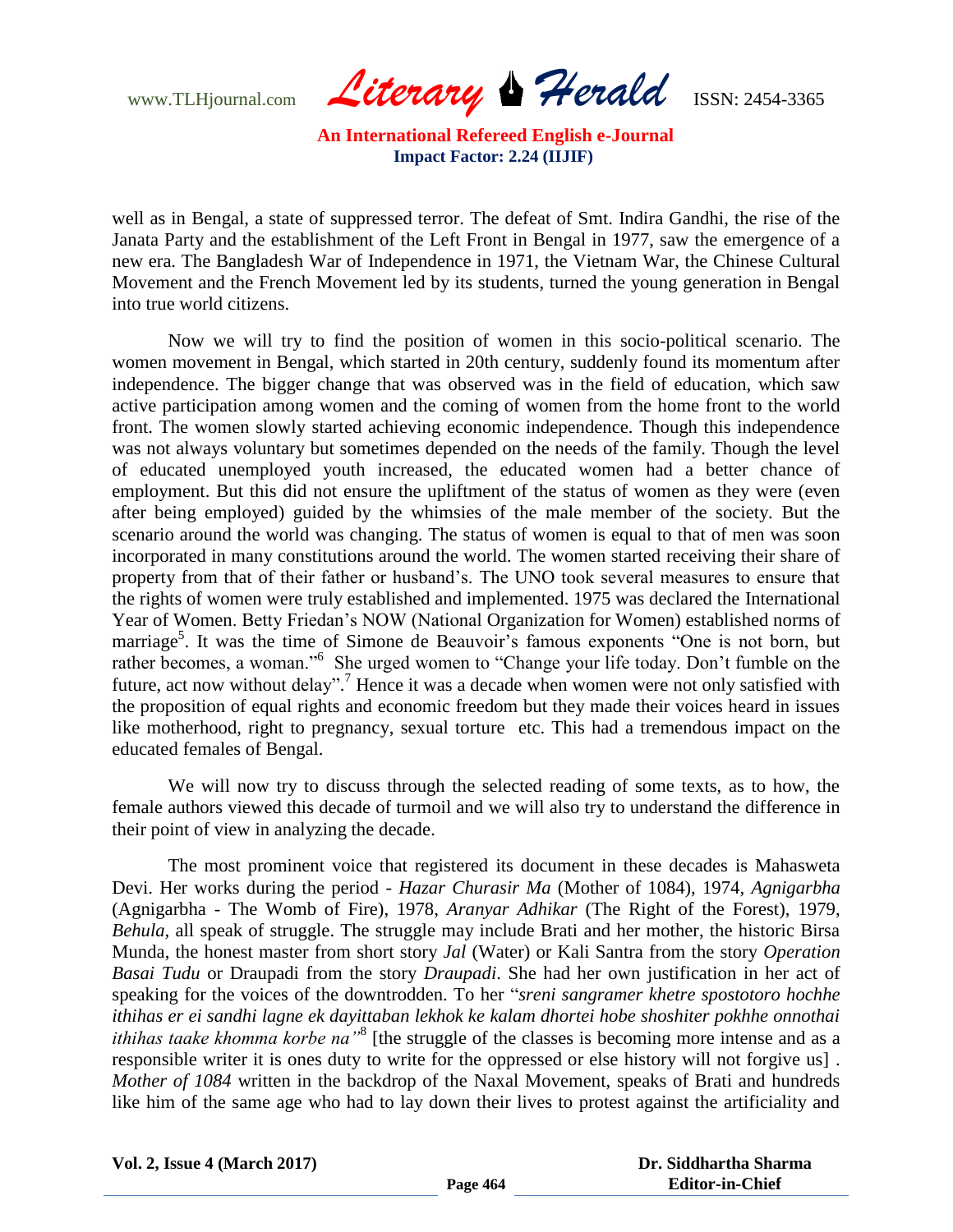www.TLHjournal.com *Literary Herald*ISSN: 2454-3365

shallowness of the modern society. The narrator, Sujata in her reminiscence of her son Brati, not only speaks of the self sacrifice of Brati and his friends but also protest against the male dominated society, one that hides its hypocrisy and blames the mother and the woman for the misgivings. The image of mother takes a new avatar in Sujata and turns her from being Brati"s mother to 'Mother of 1084'. The concept of 'mother' as defined by the society is put to serious challenge. Sujata not only rejects her husband but also disapproves her other children - who are also a part of this hypocritical society. She only wants to have one true identity - as that of Brati's mother. Mahasweta Devi's other short story *Draupadi*, too speaks of the female protest. The tribal communities are often oppressed are put to severe challenges from the "educated" and "cultured" society on a daily basis. When the Captain fails to extract any confession from Draupadi, then he orders – "*oke baniye niye eso*" [get her ready]<sup>9</sup>. That such an incident is not a mere figment of fiction is evident in the confessions of Ila Mitra or Jaya Mitra, who were actively involved and later punished for their participation during the *Tebhaga* Movement. Tortures included ramming of rods in the female genital organ and further worse. In the international scenario also such crimes against women saw the famous Brussels Tribunal, which began on 4th March  $1876$ <sup>10</sup> Draupadi too, after being raped, bluntly challenges the male ego which stands tall in the society they created. Just like the mythical Draupadi, who was attempted to be disrobed in front of her husbands and elder relatives, this women from the tribal community, through her bold statements in fact disrobes the charms that this modern society is conceived of. In Devi"s *Aranyer Adhikar* (The Right of the Forest), Birsa Munda"s revolt only reflects the spirit that as long as there will be corruption and oppression, so long will the adivasis, who have been the most neglected lot of India, will rise against their oppressor. Thus as historian Ashin Dasgupta pointed out, this is how Mahasweta Devi wanted to capture the *Bara Samay* (Big Time). In her story *Operation Basai Tudu*, she not only highlighted the positive things about the Naxal movement, but also of brought to the forefront the negative aspects of the movement. Basai Tudu and Kali Santra though comrades in the beginning, soon part ways just like the dissipation of the communist ideals in collaboration with the Congress Governance which led to the death of hundreds like Basai Tudu & Kali Santra. Thus these writings truly become the document of the time.

We will now look at the works of Pratibha Basu and see how 'time' has been captured in her works with respect to the society. Though Pratibha Basu"s novels were published in the tumultous decade of the 1960s and 1970s, yet there is no reflection of the political state of affairs reflected in her works. Though Mahasweta Devi would consider this as "turning away from reality' yet we differ in our opinion regarding this. Basu's pen discusses the relationship of the average, middle class and though the voice of revolt is not loud, yet, it reflects a woman"s individual feelings. In her novel *Madhyarater Tara* (The Midnight Star), she brings up the topic of unmarried Motherhood (*Kumari Matritya*). The relationship shown in the novel reflects the typical masculine mentality of considering the women"s love as something "taken for granted". Hence Anu"s character is shown in sharp contrast to that of Sujata who continues to love Anu in spite of this mentality and in turn reflects the conservative middle class outlook of the time. The woman finally expresses her protest in her death which raises the natural question as to whether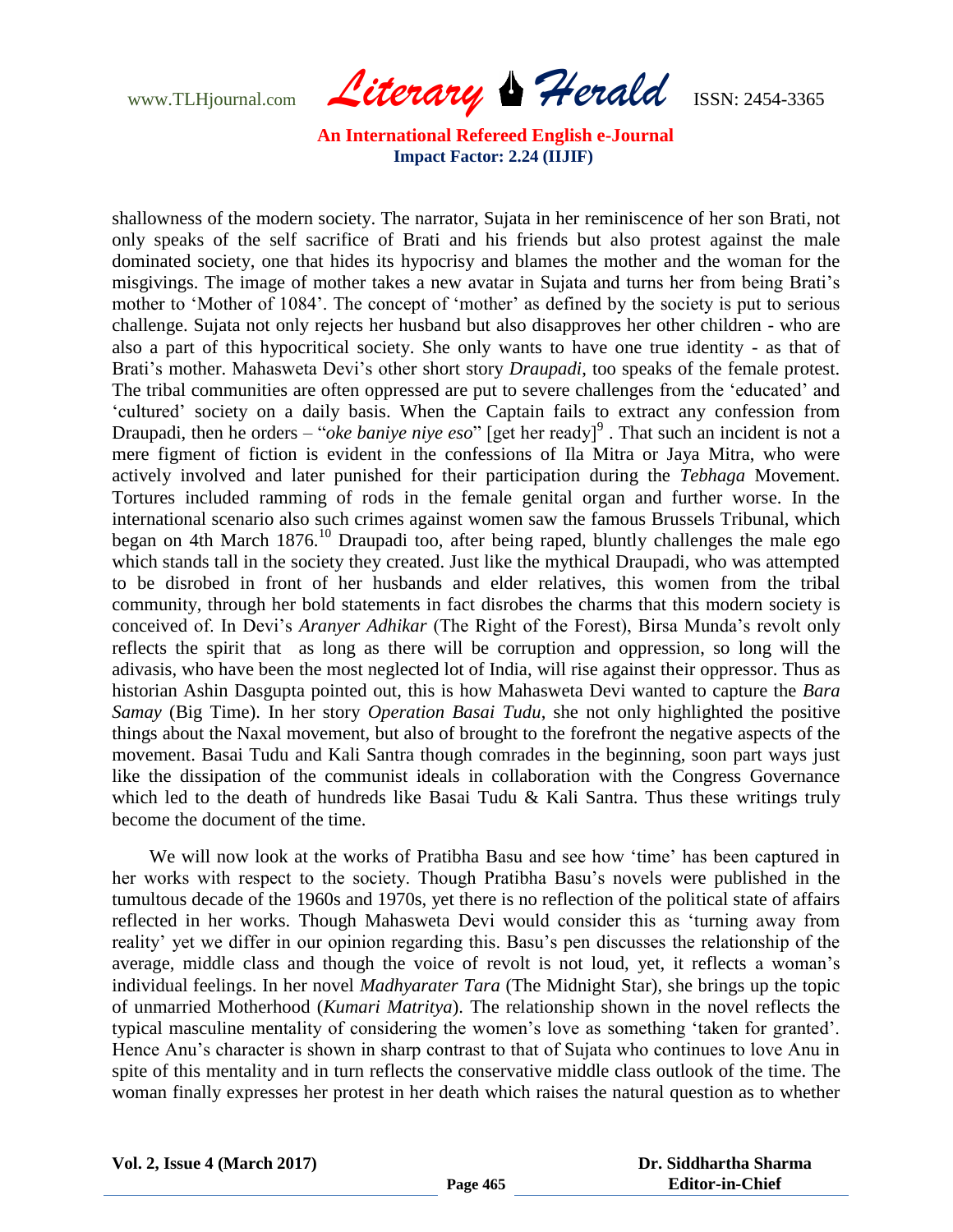www.TLHjournal.com *Literary Herald*ISSN: 2454-3365

Pratibha Basu was trying to deny the natural voice of her time. Perhaps this conclusion would be inconclusive since the time when this novel was written, women like Sujata would have committed suicide even before the birth of her child. In fact the coverage she had shown in bringing this 'illegitimate' child to this would reflects the successful voices of the women's liberation movement which demanded the women"s right of choice in giving birth to her child, even though abortion is legalized in many countries. Not only does the novel speak about the position of a child who comes to this world deprived of his father"s identity, but also the mentality of the two daughters of the Banerjee family who stood against the taboo of the time. Thus, even though this novel does not bring to foray the problems of the nation at large or the concept of "Big Time" - it brings into picture the concept of "Personal Time" (*Baktigoto Samay*) which tries to capture the 'Small Time' as described by Ashin Dasgupta. Hence it reflects a society that existed outside the tumultuous political cauldron - a society where men and woman loved each other, got separated and the relationships are put to question by the ever engaging society. Her novels *Ghumer Pakhira, Prothom Basanta, Padmasana Bharati, Eswarer Probesh* are reflect the same theme- the love between the man and the woman and the reflection of society through this relationship. The change in the conception of women and the appreciation of their beauty as reflected in the society, just after the independence, is showcased in Basu"s *Ghumer Pakhira* where Shakuntala is accepted by Soumitra as his life partner. In her novel *Malatir Upakhyan* the protest against Malati is the symbol of the society where the male considers the female as the symbol of the gratification of lust and an object of desire. Once the desire has been fulfilled, the woman is immediately thrown out of the man"s life. Thus we see that Pratibha Basu in her stories and novels sees time in her own periphery where the flow of life continues in spite of the atmosphere of terrorism which engulfed the decade. She expresses in her own point of view, that even in the male dominated society, one has the capacity to find her own voice through the acts of unrequited love, the power to give birth to the "love child" and to continue with the struggle of life in spite of all odds. Malati was its true representation.

Kabita Singha"s work in the same period in reflects a similar theme. The derogatory position of women in the male dominated society is shown in her story *Khelte Khelte Ekdin*. Anima, a woman of 35 years is suddenly termed as "infertile" by her sister-in-law Kana. That she and her husband had planned a couple of abortions in the first three years of marriage reflects the poor socio-economic background of their society. This kind of mentality was unthinkable in the previous century. Through this event, the writer tries to capture the "Big Time" (*Boro Samay*) through "Personal Time" (*Baktigoto Samay*). Anima does not make a charity of her emotions in front of her husband. In fact, her love towards the little child of her sister-in-law remains unchanged, even after the event and she does not hesitate to kick away the unruly cat (which incidentally is the carrier of the Goddess of Fertility - *Maa Shasti*). In her story *Tulir Borodin,* the relationship between the mother and her child makes her reject the love for her beloved. In turn the child grows up to reject the loveless and lifeless gift of his father and accepts his uncle and remarks "Kalke khub boro din<sup>"11</sup> [Tomorrow is a big day]. This story published in 1976, showcases the changing relationship of the family, mother and the child. In her story *Chiit*, the protagonist Pulin reflects about her mother who was a prostitute and ends in Pulin"s relationship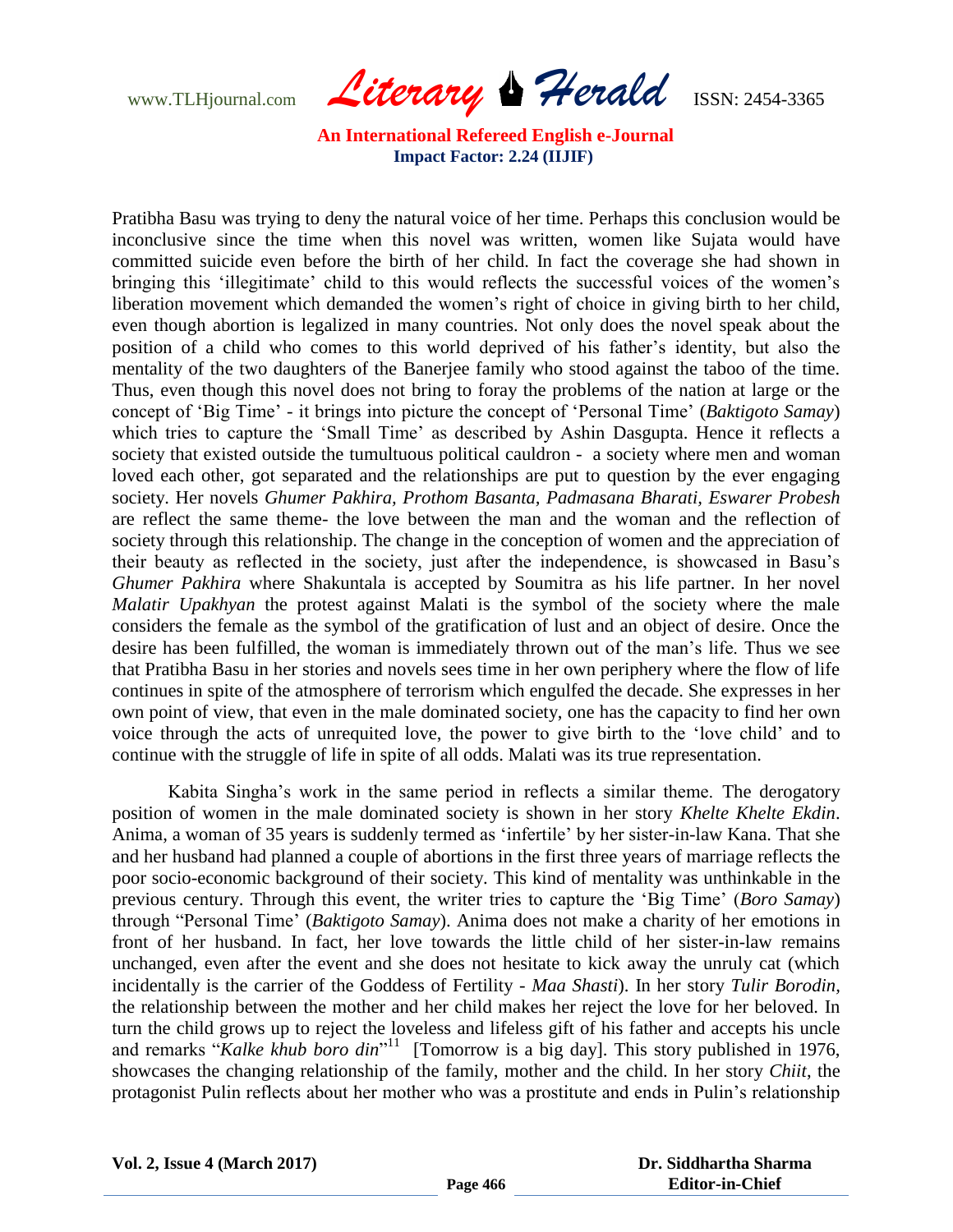www.TLHjournal.com *Literary Herald*ISSN: 2454-3365

with Putul, a victim of rape. Hence this story reflects the liberation from the taboos of the society about a woman's love, motherhood  $\&$  profession and rape - some thing that the female activists around the world wanted to do. Where as the characters of Pratibha Basu"s novels are mostly from the educated and elite middleclass section of the society, Kabita Singh brings to foray another section of society living on the fringes- in the dingy slum areas - where characters like Ashalata, in the story Ekdin *Ashalata* is a prostitute and in the story like Swami *o Na Premik o Na* speak about free love.

Another female author who made a mark during their period was Nabanita Deb Sen. In her only novel, published during the tumultuous decade *Ami Anupam*, she has shown the protagonist to be a part of the intellectual community, a community that enjoys its beer, raises a storm in the tea cup regarding changing the society, enjoys the company of woman but do not have any respect for them. Through her pen, Deb Sen tears apart the hypocrisy that surrounded the intellectual middle class in the period. The novel finally shows the transformation of Anupam from this pseudo-intellectual being to a real human being. In some of her other stories, Nabanita Deb Sen has very subtly mocked the fops and follies of the time. In one of her stories, during this period, from the collection *Monsieur Hulo'r Holiday* in *Pranabindubabur Khorghosh*, we see the activities of Pranabindu Babu's wife's pet rabbit named Sona. Through the rabbit, Deb Sen allegorizes the miscreants existing in the society at the time, who in spite of the illegal activities enjoyed the patronage of the powerful people in the community. In her essay *Doctor Deb Sen Er Bidesh Yatra* we see the problems faced by the author when she goes abroad to represent an international seminar. It is interesting to note here that the western countries who are always vocal about the equal status of women in the society, fail to provide adequate justice to Ms. Deb Sen when she went there to represent a seminar. It is easy and interesting to guess that if an educated women like Ms. Deb Sen faced such a problem in the first world country, then what would have been the plight of the ordinary women there! Nabanita Deb Sen had represented this entire picture in her works but she did that in the mode of comedy and satire. In her story *Mesomoshay er Kanyadaay* she shows the further decadence in the society. On one hand while the bride"s father is repeatedly raising the question about material wastage arising out of the marriage, on the other hand his relatives was splurging the wealth in the marriage. The bride"s father himself too indulges in such opulent practices and thus making his previous claim of wastages as false. This story reminds us of Bijan Bhattacharjee"s epic play *Nabanna* based on the historic Khadya Andolan of the 1960s (1959-66). Thus Nabanita Deb Sen through her impeccable style reflects the decadence of the period. Her wit and style of writing makes her stand apart in viewing the age distinctly from that of Mahasweta Devi, Pratibha Basu and Kabita Singha.

Now we have to analyze what makes these authors, writing in the similar period so distinct in their approach towards the representation of the same period. Mahasweta Devi though was not a political person, yet she was an active leftist thinker at that time. Secondly, she had dedicated her entire life for the upliftment of the tribal people and she did it by not merely writing about them but by being actively interested in the various activities of their community. She was like an elder sister (*Boro Didi*) to them. Thus, the reality expressed in her writing during

**Vol. 2, Issue 4 (March 2017)**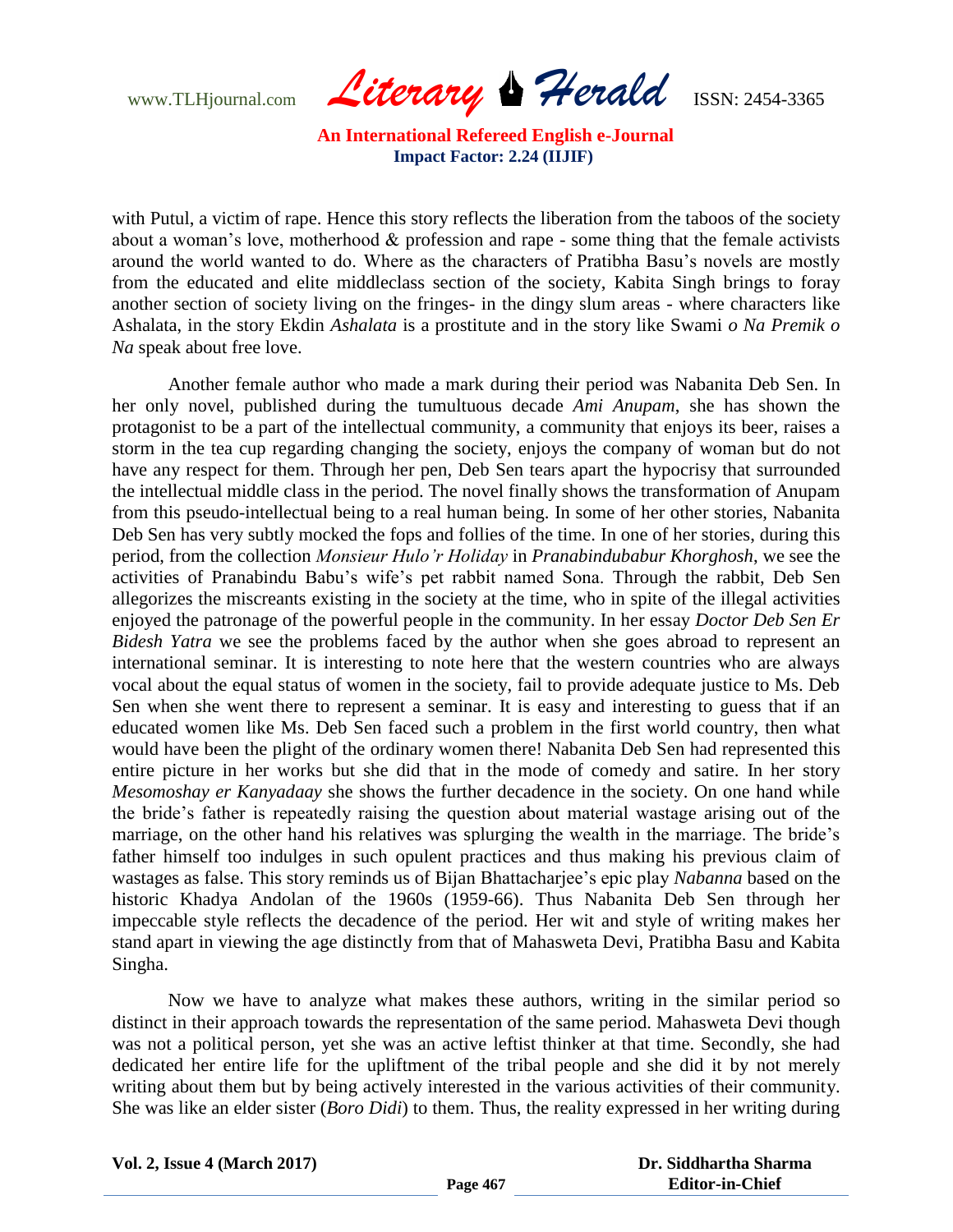www.TLHjournal.com *Literary Herald*ISSN: 2454-3365

the period, all stemmed from her own experience. Hence she was able to express the "Big Time" (*Boro Samay*) in her writing. Kabita Singha expressed the representation of womanhood in a different way. Her personal experience helped her to shape the woman she represented. She herself confessed – "*E barite cheleder jonno saint Xavier's mayeder jonno oti onnichha sotteo Beltala girls. Amar biyer path agle daryechilen maa…matritantri bolei babar probol pratap sojjho korechi…bibahar por…goto chobbis bochhor je bureaucracy adine achi tar nam Bimal Roychoudhury*<sup>"12</sup> ["Boys in the house had a privilege for St. Xavier's whereas for the girls it was Beltala Girls after sheer reluctance. My mother refused to get me married at a young age.... being a matriarchal supporter helped me to withstand the terrible rage of my father ... after marriage ... for the last twenty four years I have been a subject to bureaucracy named Bimal Roychoudhury".] Thus this gives us a distinct idea that "Personal Time" [*Baktigoto Samay*] had a profound influence in shaping her stories Nabanita Deb Sen has represented this decade in her own impeccable way by means of wit. The negativity of the time has been represented in her writing through comedy and not directly as had been done by Mahasweta Devi, since unlike Devi, Deb Sen was not an 'activists'. Pratibha Basu, the senior most author among them, represented the struggle of woman and motherhood in her own romantic style, which was her true signature.

We have so long discussed in the selected writings of the women in 1960s and 1970s the socio-political setup and have also discussed how each of these authors have represented the time in their own distinctive way keeping true to their identities. Now we will try to find out if these writings have provided any new directions in the field of literature:

When we discuss Mahasweta Devi"s contribution we find that the in the Mother of 1084 she created a new mother figure. Also, at a time, when most of the other male authors were avoiding discussing this much debated decade, Mahasweta Devi not only brought to forefront the incidents that shaped the decade but rather her words became the literary-historical documents of the time.

After Devi, if we look into the works of Nabanita Deb Sen, we find that she too had opened up new annals in literature of that time. She did not speak about the direct events and incidents of the time but in her works we find how she subtly removes the mask behind which the petty-bourgeois class hides themselves. Though the Sudha-Anupam episode she shows how transient love makes way for permanence. Her *Monsieur Hulo'r Holiday* too has elements of feminism. What Deb Sen very distinctly does is brings back the element of humor in Bengali fiction which was lost since Aparajita Devi's writings.

Kabita Singha's writings on the other hand represent figures from the lower middle class section of the society. Before her, there has been a dearth of representation from these lower sections of the society. Pratibha Basu, Nabanita Deb Sen or even Ashapurna Devi (though she is not a part of the detailed discussion here) has always represented the educated middle class section of the society. Mahasweta Devi, in her writings has discussed about the lives of the tribal; but Kabita Singha is distinct in bringing forth a world that exists perhaps, "invisibly" around us: a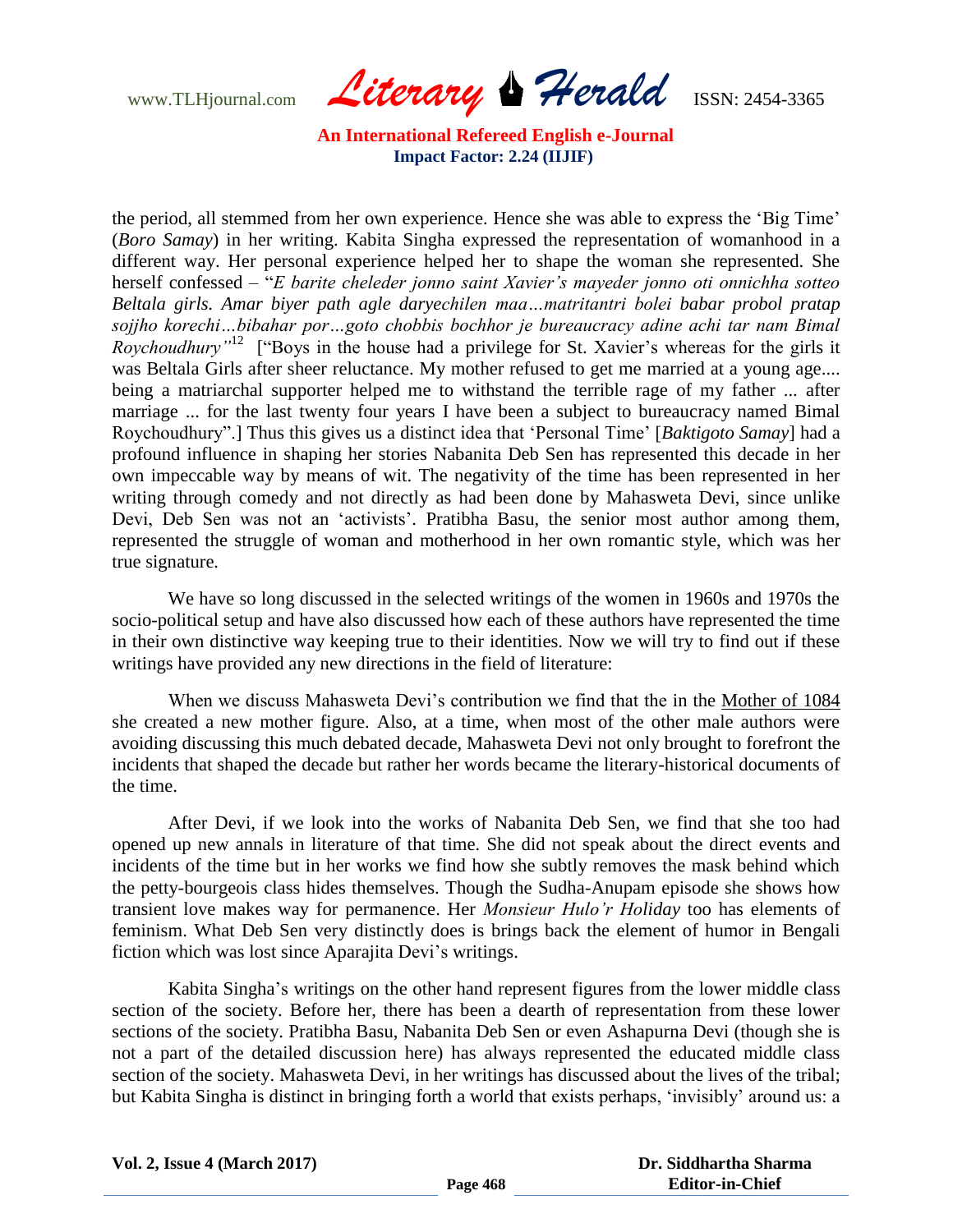www.TLHjournal.com *Literary Herald*ISSN: 2454-3365

world where the slum dweller Putul, who in spite of being raped, is brought back to the mainstream society. Putul even gets married to Pulin, who is the son of a prostitute. In her story *Tulir Borodin*, Tuli is shown to accept her mother's paramour, which brings us face to face with a new reality. Feminism is shown in new light. This story also shows how a mother is not dependant on the money from her divorced husband, in order to bring up her children. Rather she finds a job to bring up her child and in turn shows the change in the outlook of women towards the society. This "changed womanhood" is the new direction that Kabita Singha"s works have contributed to literature.

 Distinct from all the three authors, Pratibha Basu in her signature romantic style very subtly raises question on the status of woman and their thoughts and brings forth a new parallel existing in the society.

In conclusion, we can say that, the event of the 1960s and 1970s, created a huge impact in the society, an impact that has still left a mark. This impact still influences the literature of the day. The representation of woman in those tumultuous decade, too have left a distinct mark: a mark that has merged with the annals of time. Since literature and time go hand in hand, the characters too represent in them the experiences of the time. Whether the time is "Big Time"(*Boro Samay*), "Small Things"(*Choto Samay*) or "Personal Time" (*Baktigoto Samay*) as pointed but by Ashin Dasgupta, it does not make much of a difference. Because reviewing a similar time can bring about several conclusions, since how we observe time depends on the "on looker'. Hence, the similar decade brought about different perspective from the different authors all of which are equally true. Thus in the process they gave rise to different directions in literature arising from a common event in history.

#### **Reference:**

- 1. Jibonanada Das,"Uttorer Raibik Bangla Kabya", *Kabitar Katha*, Signet Press, Kolkata, Eighth Edition 1405, pg-33.
- 2. Ashin Dasgupta, *Itihas o Sahitya, Ananda*, Kolkata, pg-21.
- 3. Dhruba Kumar Mukhopadhyay, *Adhunik Bangla Kobita Path/Prosanga/Prokaran*, Ratnabali, Kolkata, 1991, pg-4.
- 4. Peter Jones , *Shakespeare: The Sonnets*, Palgrave, 2009.
- 5. a. https://en.m.wikipedia.org/wiki/History of feminism b. https://en.m.wikipedia.org/wiki/International Tribunal on Crimes against Women
- 6. *Simone de Beauvoir* ,Ebong Mushaira, Kolkata.
- 7. *Simone de Beauvoir* ,Ebong Mushaira, Kolkata.

#### **Vol. 2, Issue 4 (March 2017)**